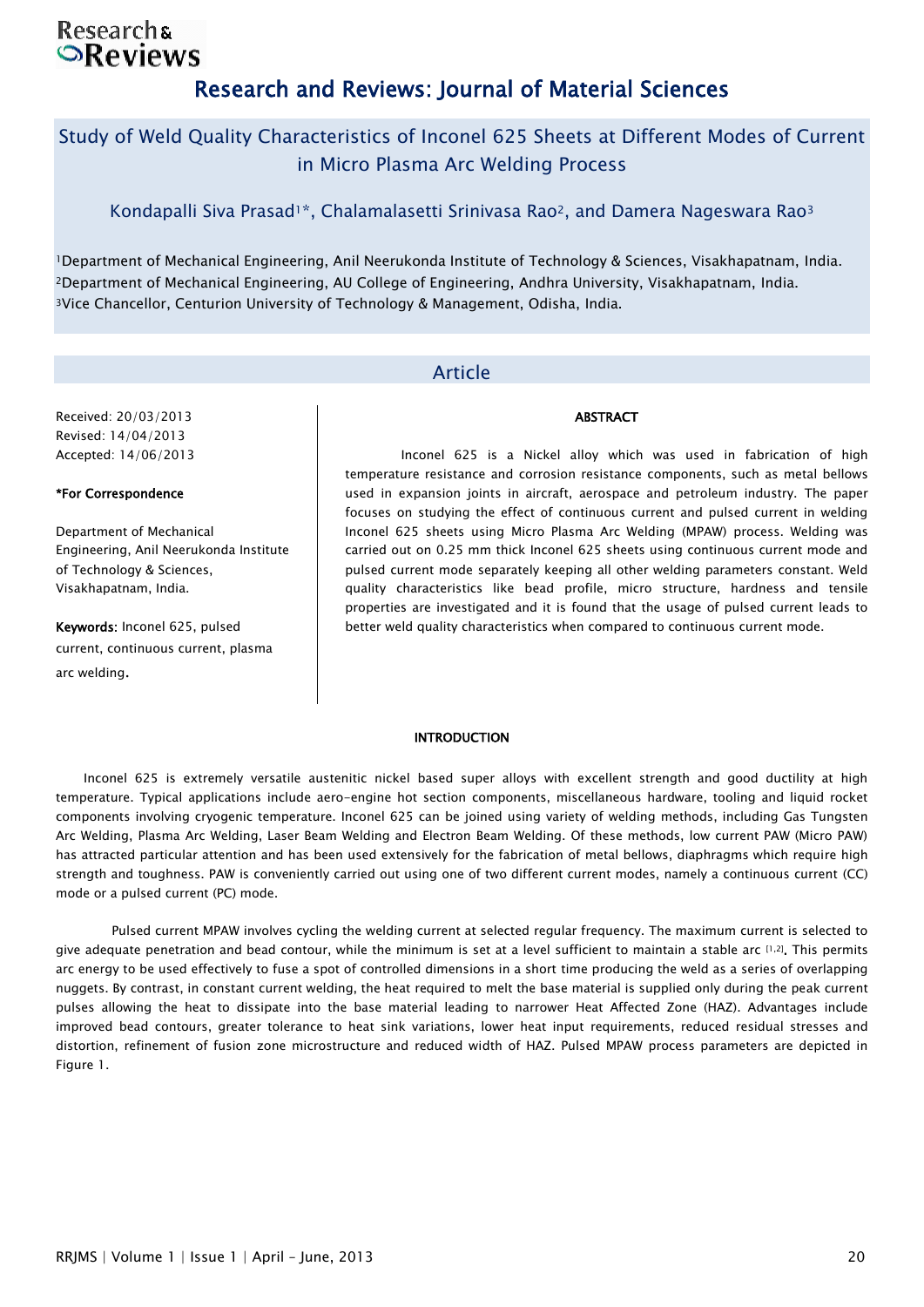# **Research& OReviews**



#### Figure 1: Pulsed MPAW process parameters

Where I<sub>P</sub> = Pulse current, I<sub>b</sub> = Base current, T<sub>P</sub> = Peak current duration, T<sub>b</sub> = Base current duration

There are four independent parameters that influence the process are peak current, base current, pulse and pulse width. The main objective of the present work is to study the weld quality characteristics of continuous current and pulsed current MPAW process.

#### **EXPERIMENTATION**

The chemical composition and tensile properties of Inconel 625 sheets are presented in Tables 1 and 2. These sheets are available in the form of rolls from which the required sizes of 50 mm x 150 mm are sheared using shearing machine (Figure 2) and the pieces are cleaned using Ultrasonic cleaner before welding, to avoid any strains of oil and grease (Figure 3). The selected pair of sheets is fixed in the welding fixture and care has been taken to see that there is no gap between the two edges to be joined. Copper sinks are fixed at the bottom of the welding fixture to minimise the weld distortion and extreme care has been taken for proper butting of sheets without any gap. Welding is carried out at a speed of 260 mm/minute.

Square butt joint is selected as the thickness is very small and edge preparation is not required for sheets of thickness less than 1mm (As per 2007 ASME boiler & pressure vessel code). Details about weld joint dimensions are shown in Figure 4. Argon gas with 99.99% purity is used as a shielding gas and to prevent absorption of oxygen and nitrogen from the atmosphere. The same gas is also used as purging gas for fast cooling of weld. The welding has been carried out under the welding conditions mentioned in Table 3.





Figure 2: Shearing Machine Figure 3: Ultrasonic Cleaner

There are many influential process parameters which effect the weld quality characteristics of pulsed current MPAW process like peak current, back current, pulse rate, pulse width, flow rate of shielding gas, flow rate of purging gas, flow rate of plasma gas, welding speed etc. From the earlier works [3,4,5,6] carried out on pulsed current MPAW it was understood that the peak current, base current, pulse rate and pulse width are the dominating parameters which effect the weld quality characteristics. The values of process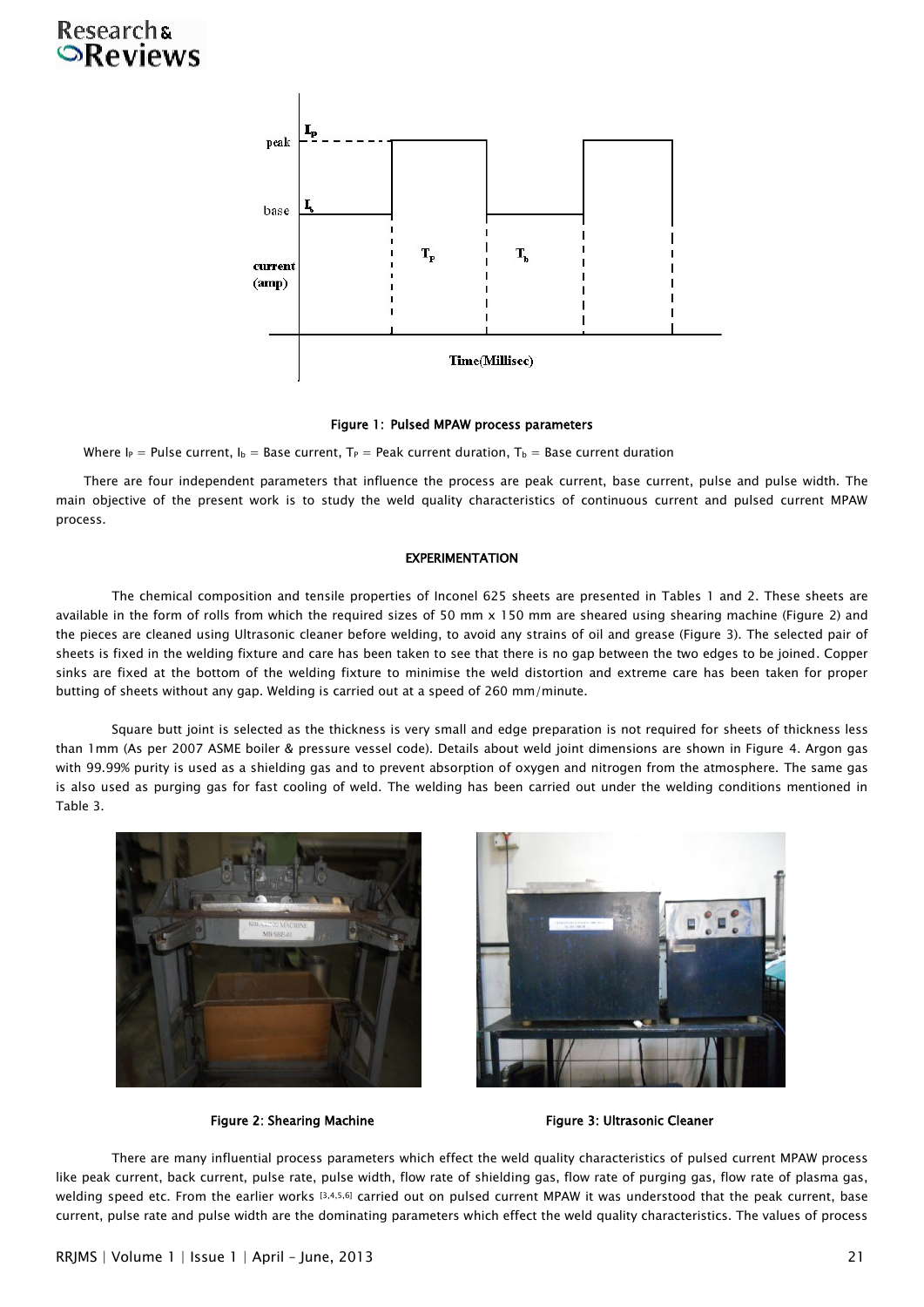# Research&<br>**OReviews**

parameters used in this study are the optimal values obtained from our earlier papers [7,8,9,10,11,12,13,14]. The weld process parameters chosen in the present study and their values are presented in Table 4.



## Figure 4: Dimensions of welded joint in mm

### Table 1: Chemical composition of Inconel 625 (weight %)

| C      | Mn     | Р      | ς             | Si      |
|--------|--------|--------|---------------|---------|
| 0.0300 | 0.0800 | 0.0050 | 0.0004        | 0.1200  |
| Al     | Mo     | Ch     | $\mathsf{Cr}$ | Ni      |
| 0.1700 | 8.4900 | 3.4400 | 20.8900       | 61.6000 |
| Та     | Ti     | N      | Co            | Fe      |
| 0.0050 | 0.1800 | 0.0100 | 0.1300        | 4.6700  |

## Table 2: Tensile properties of Inconel 625 sheets

|     | Yield Strength (MPa) Ultimate Strength (MPa) | % Elongation |
|-----|----------------------------------------------|--------------|
| 449 | 816                                          |              |

## Table 3: Welding conditions

| Power source             | Secheron Micro Plasma Arc Machine (Model:<br>PLASMAFIX 50E) |  |
|--------------------------|-------------------------------------------------------------|--|
| Polarity                 | <b>DCEN</b>                                                 |  |
| Mode of operation        | Pulse mode                                                  |  |
| Electrode                | 2% thoriated tungsten electrode                             |  |
| Electrode Diameter       | 1mm                                                         |  |
| Plasma gas               | Argon & Hydrogen                                            |  |
| Plasma gas flow rate     | 6 Liters/minute                                             |  |
| Shielding gas            | Argon                                                       |  |
| Shielding gas flow rate  | 0.4 Liters/minute                                           |  |
| Purging gas              | Argon                                                       |  |
| Purging gas flow rate    | 0.4 Liters/minute                                           |  |
| Copper Nozzle diameter   | 1mm                                                         |  |
| Nozzle to plate distance | 1mm                                                         |  |
| Welding speed            | 260 mm/minute                                               |  |
| <b>Torch Position</b>    | Vertical                                                    |  |
| Operation type           | Automatic                                                   |  |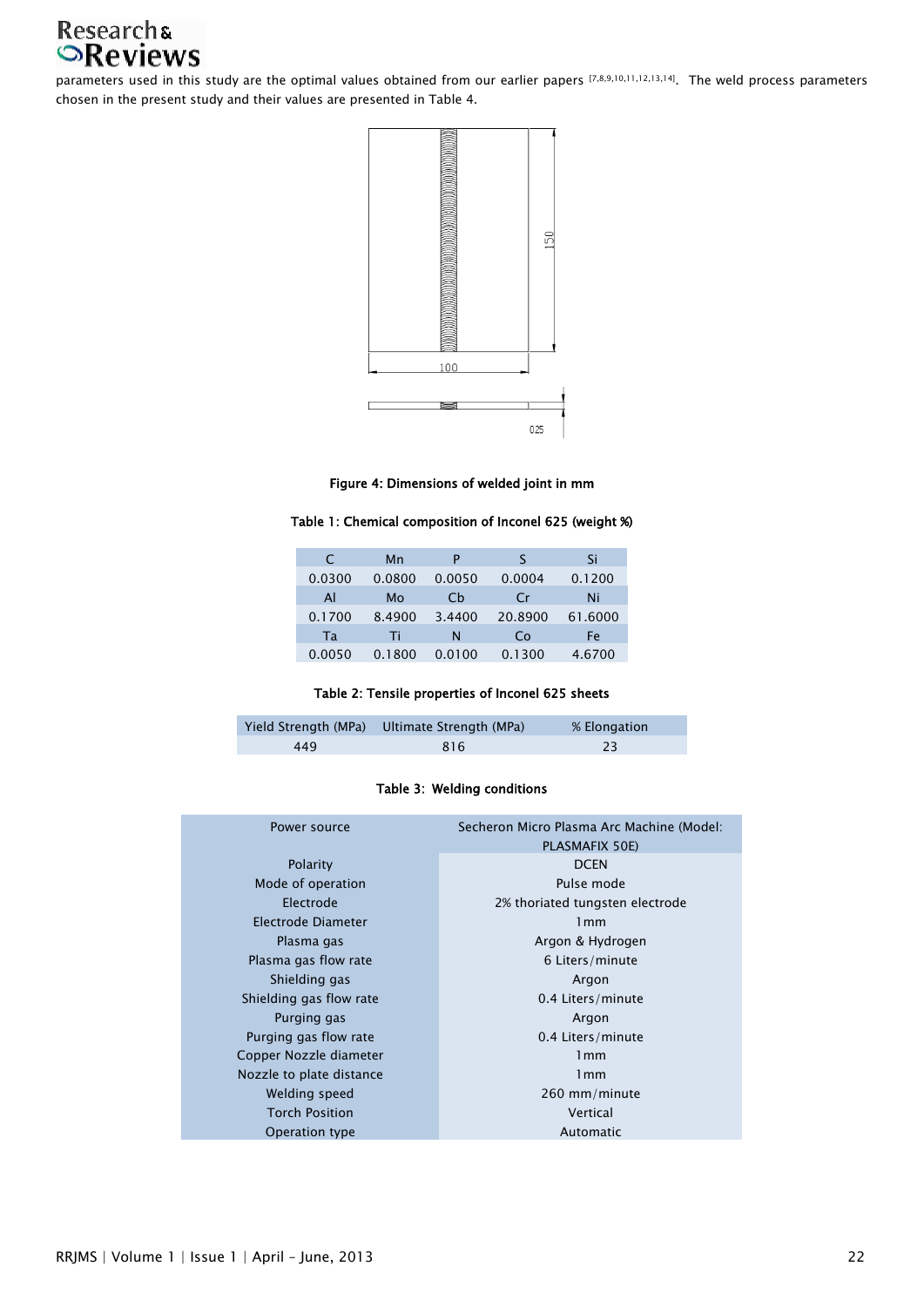# Research<sub>s</sub><br> **Reviews**

## Table 4: Important weld parameters

| <b>Pulsing Current</b> |               |                |  |  |  |
|------------------------|---------------|----------------|--|--|--|
| Input Factor           | Units         | Value          |  |  |  |
| Peak Current           | Amperes       | 7              |  |  |  |
| <b>Base Current</b>    | Amperes       | $\overline{4}$ |  |  |  |
| Pulse rate             | Pulses/second | 40             |  |  |  |
| Pulse width            | %             | 50             |  |  |  |
| Mean Voltage           | <b>Volts</b>  | 15             |  |  |  |
| Continuous current     |               |                |  |  |  |
| Current                | Amperes       | 7              |  |  |  |
| Mean Voltage           | <b>Volts</b>  | 13             |  |  |  |
|                        |               |                |  |  |  |

#### Measurement of Weld Quality Characteristics

The weld quality characteristics like weld bead, microstructure, grain size, hardness and tensile properties are studied.

#### Measurement of weld bead

Three metallurgical samples are cut from each joint leaving the edges of defective portion of the welded length. Defective length of weld is identified visually and also by conducting dye pentrant and X-ray tests and mounted using Bakelite. Sample preparation and mounting is done as per ASTM E 3-1 standard. The transverse face of the samples are surface grounded using 120 grit size belt with the help of belt grinder and polished sequentially using grade 1/0 (245 mesh size), grade 2/0( 425 mesh size) and grade 3/0 (515 mesh size) sand paper. The specimens are further polished using aluminum oxide, diamond paste and velvet cloth in a disc polishing machine. The polished specimens are etched by using Aqua Regia solution to reveal the macrostructure as per ASTM E407. Macrographs are taken using metallurgical microscope (Make: Carl Zeiss, Model: Axiovert 40MAT) at 100X magnification. It is clearly observed that in case of pulsed current uniform circular ripples are seen on the weld surface, where as in continuous current mode the surface is clear without any ripples. The macrographs for continuous current and pulsed current is shown in Figures 5 and 6.





Figure 5: Macrograph of Pulsed current Figure 6: Macrograph of Continuous current

#### Microstructure & Grain Size

The procedure which was discussed in section 3.1 is followed by varying the etching time to reveal the microstructure as per ASTM E407. Micrographs are taken using metallurgical microscope (Make: Carl Zeiss, Model: Axiovert 40MAT) at 100X magnification. The micrographs of HAZ and weld fusion zone are shown in Figures 7 and 8.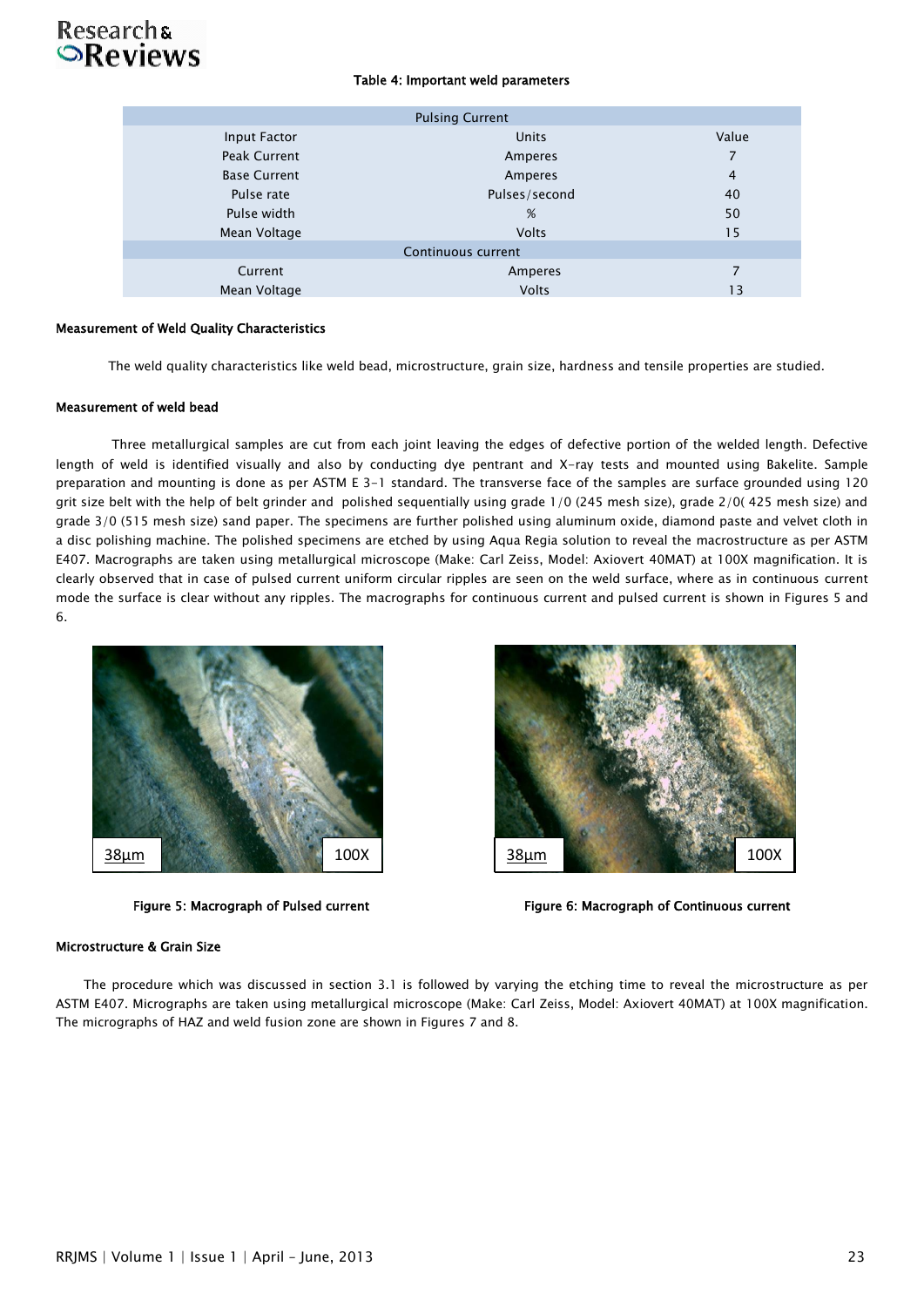# Researchs<br> **Reviews**



Figure 7 Microstructure for continuous current Figure 8 Microstructure for pulsed current

Grain size of continuous current and pulsed current is measured by using Scanning Electron Microscope (SEM) (Make: INCA Penta FETx3, Model:7573). Figures 9 and 10 indicate the measurement of grain size of HAZ and weld fusion zone.



Figure 9: SEM image of continuous current Figure 10: SEM iamge of pulsed current

From the SEM iamges it is very clear that the grains in pulsed current mode are smaller than continuous current mode. The smaller size in pulsed current may be due to grain refinement taking place in the fusion zone.

## Measurement of hardness

The hardness of the weld fusion zone of the welded samples are measured using Vickers's micro hardness testing machine (Make: METSUZAWA CO LTD, JAPAN, Model: MMT-X7) by applying a load of 0.5 Kg as per ASTM E384. Readings were taken at an interval of 0.3 mm across the weld in both fusion zone and HAZ. The variation of hardness across the weld is represented in Figure 11 and location of hardness measuring points is shown in Figure 12.



Figure 11: Variation of hardness across the welded joint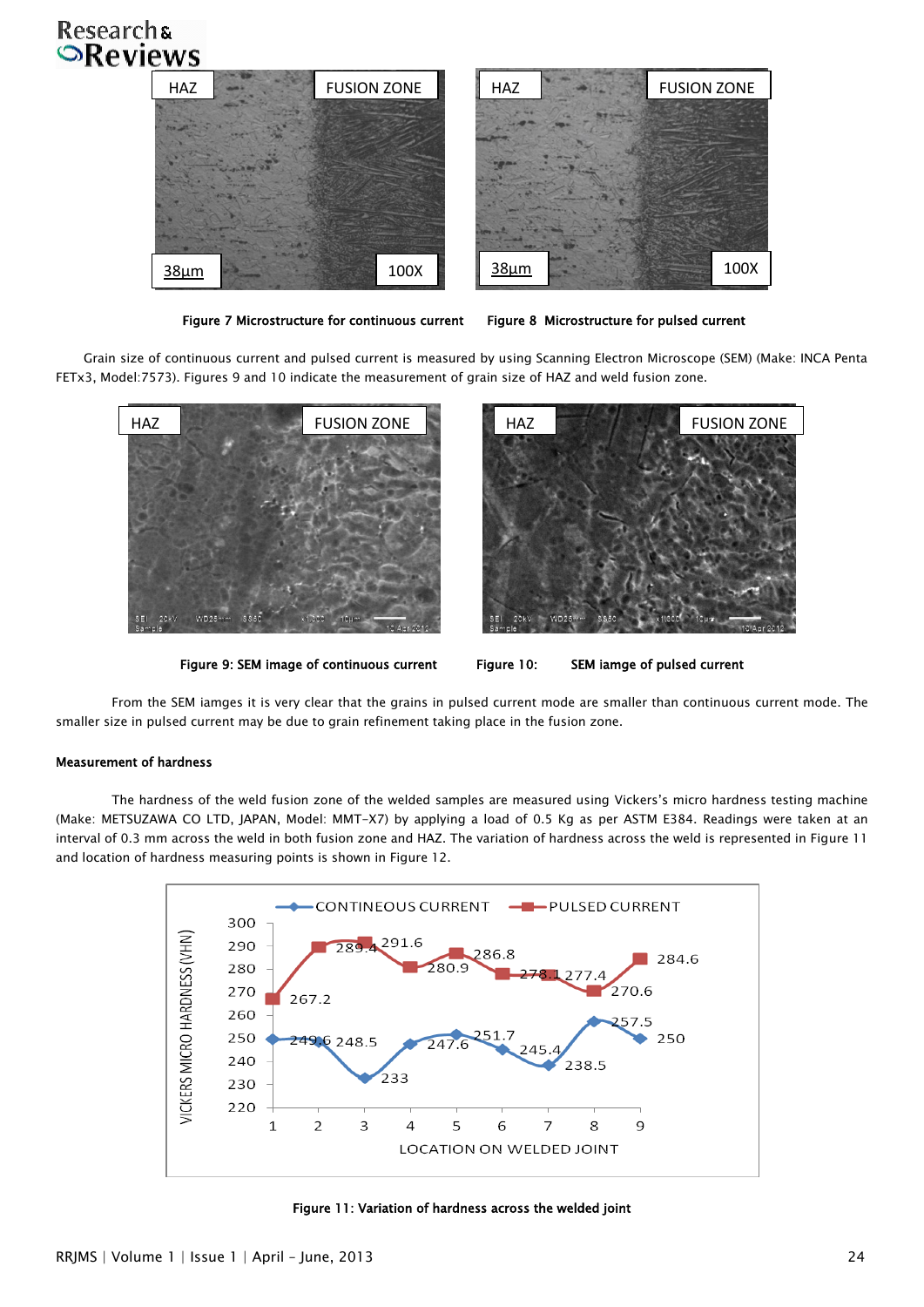



Figure 12: Location of hardness along the weld joint

The hardness values obtained using pulsed current mode are higher than continuous current mode. Also the variation of hardness is varaying between 267.2 VHN to 291.6 VHN for pulsed current mode and 233 VHN to 257.5 VHN for continuous current mode.

### Tensile strength

 Tensile specimens are prepared as per ASTM E8M-04 guidelines using wire cut Electro Discharge Machining (Figure 13) in the transverse direction of the weld from each welded sample. Tensile tests are carried out on 100 KN computer controlled Universal Testing Machine (ZENON, Model No: WDW-100). The specimen is loaded at a rate of 1.5 KN/min as per ASTM specifications, so that the tensile specimens undergo deformation. The deformed specimens are shown in Figure 14.



Figure 13: Cross section of tensile specimen



Figure 14: Tensile specimens after failure

The tensile properties of continuous and pulsed current mode are presented in Table 5. It is understood that pulsed current specimen failed at Heat Affected Zone (HAZ), where as continuous current specimen failed at Fusion zone.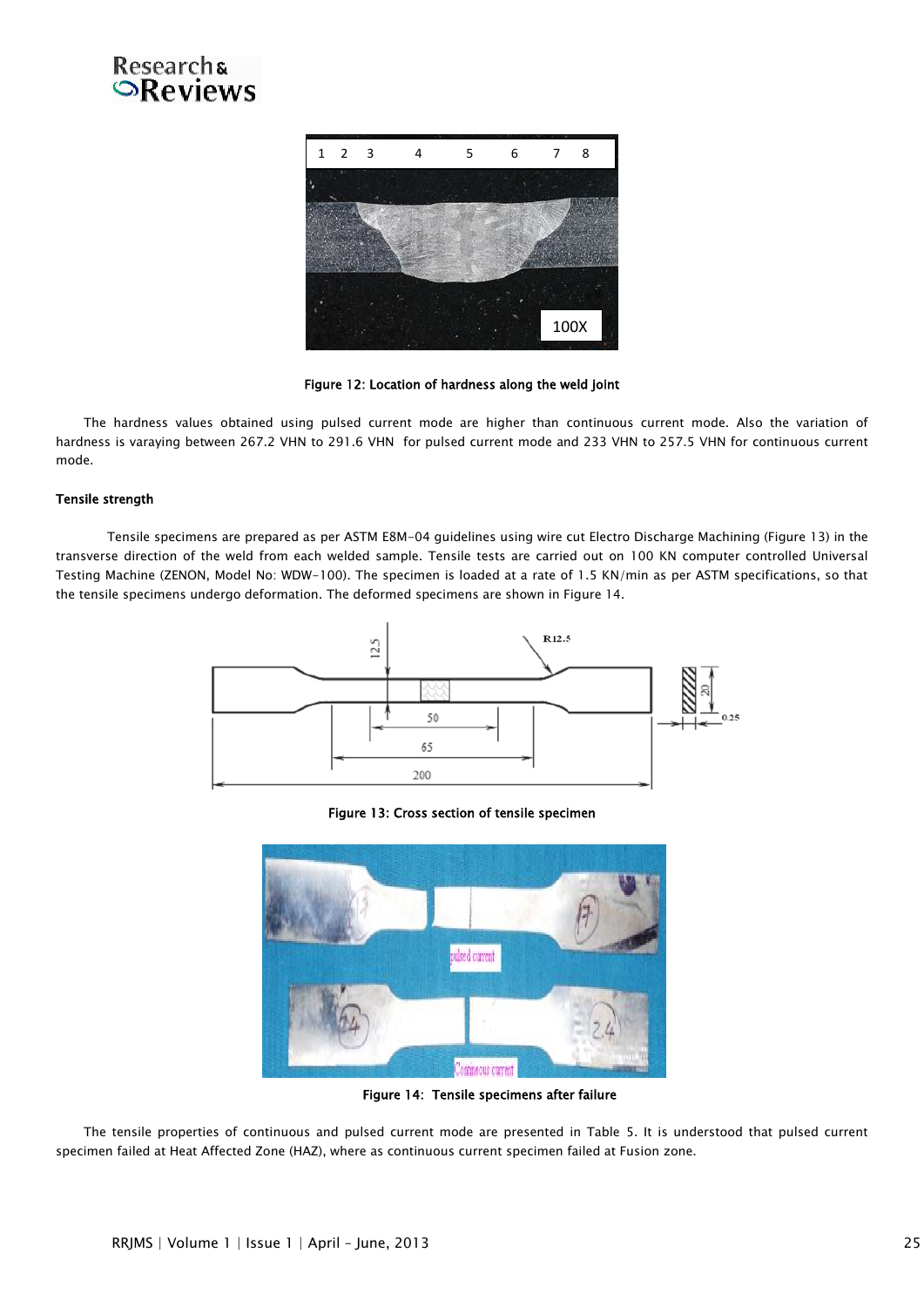# **Researchs OReviews**

#### Table 5: Tensile properties

| Current mode | Yield Strength (MPa) | Ultimate Strength (MPa) | % Elong<br>ation |
|--------------|----------------------|-------------------------|------------------|
| Pulsed       | 445                  | 798                     | 21               |
| Continuous   | 441                  | 784                     | 20               |
| Parent metal | 449                  | 816                     | 23               |
| Current mode | Yield Strength (MPa) | Ultimate Strength (MPa) | % Elong          |
|              |                      |                         | ation            |
| Pulsed       | 445                  | 798                     | 21               |
| Continuous   | 441                  | 784                     | 20               |
| Parent metal | 449                  | 816                     | 23               |

From Table 5 it is clear that the ultimate tensile strength of pulsed current is 798 MPa, where the ultimate tensile strength of continuous current is 784 MPa. It is understood that weld joint strength of pulsed current is better than continuous current.

### **CONCLUSIONS**

Inconel 625 sheets of 0.25 mm thick are joint using pulsed and continuous current mode of MPAW process. From the weld macrographs it is observed that circular uniform ripples are seen in case of pulsed current, which indicates uniform melting of base metal. In case of continuous current mode the weld bead is wider and in irregular fashion. Finer grains are observed in weld fusion zone in pulsed current mode, where as in continuous mode coarse grains are present. The finer grains in the pulsed current mode are due to faster cooling rates of weld molten pool. Because of grain refinement, the hardness and tensile properties of pulsed current mode welding are better than continuous current mode. It is clearly understood that pulsed current mode gives better weld quality characteristics compared with continuous current.

#### ACKNOWLEDMENTS

This paper is revised and expanded version of a paper entitled "Effect of welding current mode on weld quality characteristics of Micro Plasma Arc Welded Inconel 625 welds" presented at AIMTDR 2012, Jadhavpur University, and December 2012.

The authors would like to thank Shri. R .Gopala Krishnan, Director, M/s Metallic Bellows (I) Pvt Ltd, Chennai for his support to carry out experimentation work.

#### **REFERENCES**

- 1. Balasubramanian M, Jayabalan V, Balasubramanian V. Effect of process parameters of pulsed current tungsten inert gas welding on weld pool geometry of titanium welds. Acta Metall Sin (Engl Lett). 2010: 23(4): 312-320.
- 2. Balasubramanian B, Jayabalan V, Balasubramanian V. Optimizing the Pulsed Current Gas Tungsten Arc Welding Parameters. J Mater Sci Technol. 2006; 22(6):821-825.
- 3. Rajesh Manti, DK Dwivedi, AAgarwal. Microstructure and hardness of Al-Mg-Si weldments produced by pulse GTA welding. Int J Adv Manuf Technol. 2008;36: 263-269.
- 4. T Senthil kumar, V Balasubramanian, S Babu, MY Sanavullah. Effect of pulsed current GTA welding parameters on the fusion zone microstructure of AA 6061 Aluminium alloy. Met Mater Intl. 2007; 13(4): 345-351.
- 5. N Karunakaran, V Balasubramanian. Effect of pulsed current on temperature distribution, weld bead profiles and characteristics of gas tungsten arc weleded aluminium alloy joints. Trans Nonferrous Met Soc China. 2011; 21:278-286.
- 6. G Padmanaban, V Balasubramanian. Influences of pulsed current parameters on Mechanical and metallurgical properties of gas tungsten arc welede AZ31B Magnesium alloy. Met Mater Intl. 2011; 17(4): 679-687.
- 7. Kondapalli Siva Prasad, Ch Srinivasa Rao, D Nageswara Rao. Optimizing pulsed current micro plasma arc welding parameters to maximize ultimate tensile strength of Inconel 625 Nickel alloy using response surface method. Intl J Eng Sci Technol. 2011;3(6): 226-236.
- 8. Kondapalli Siva Prasad, Ch Srinivasa Rao, D Nageswara Rao. Establishing Empirical Relationships to Predict Grain Size and Hardness of Pulsed Current Micro plasma Arc Welded Inconel 625 Sheets. J Mat Metall Eng. 2011;1(3):1-10.
- 9. Kondapalli Siva Prasad, Ch Srinivasa Rao, D Nageswara Rao. Optimizing Fusion Zone Grain Size and Ultimate Tensile Strength of Pulsed Current Micro Plasma Arc Welded Inconel 625 Alloy Sheets using Hooke & Jeeves Method. Int Trans J Eng Manag App Sci Technol. 2012; 3(1):87-100.
- 10. Kondapalli Siva Prasad, Ch Srinivasa Rao, D Nageswara Rao. Study on weld quality characteristics of pulsed current micro plasma arc welding of Inconel 625 sheets. The J Min Mat Charact Eng. 2012; 11(2):133-141.